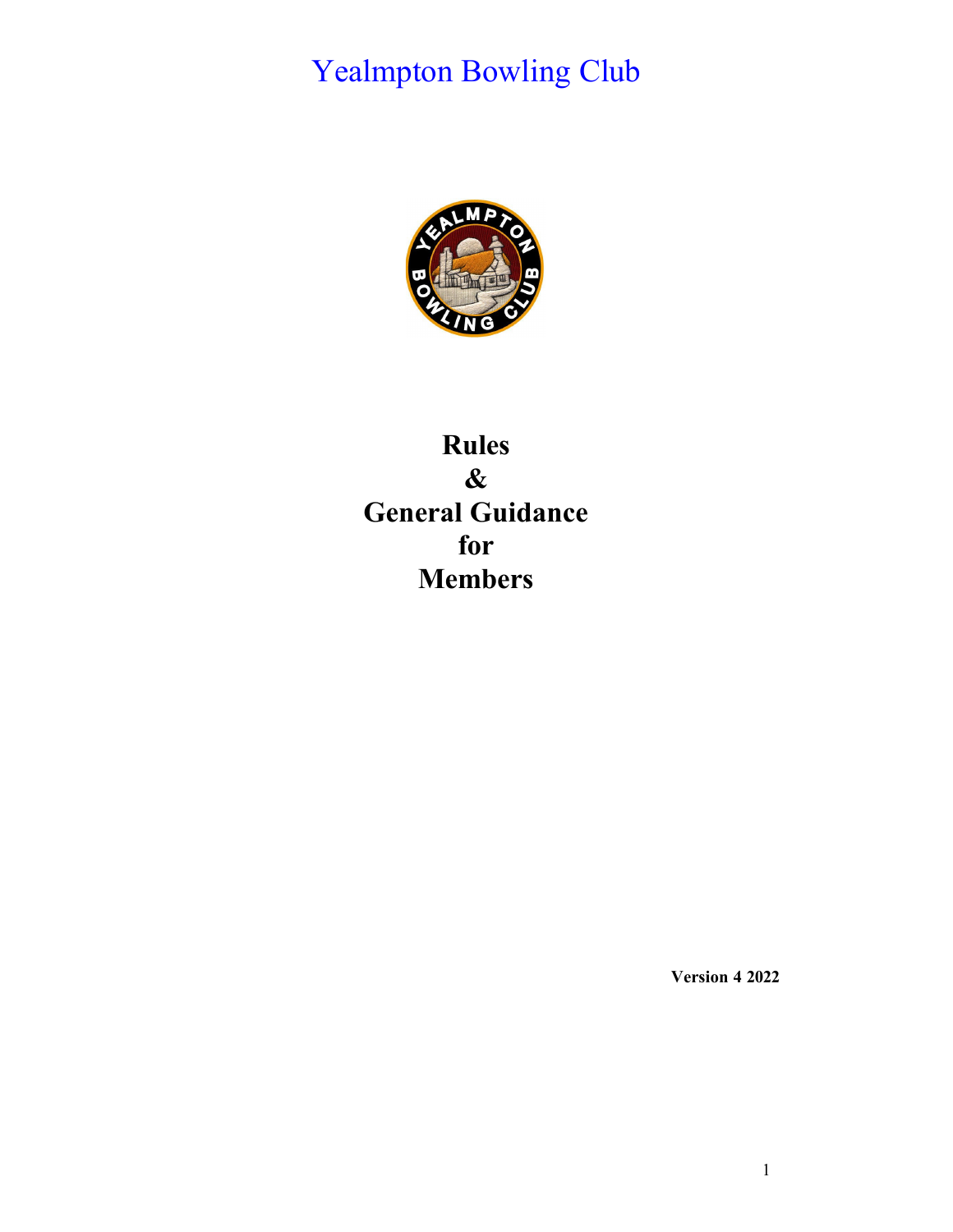# **Introduction**

The Club is bound by its Constitution, and these Rules should be read in conjunction with that Constitution. These Rules are maintained by the Management Committee who may amend them as necessary.

The Club is affiliated to Bowls Devon & Bowls England and is subject to the Rules  $\&$ Regulations, and guidance, issued by them. A list of such documents are included at Appendix 1.

All Rules & Regulations will be strictly adhered to at all times.

Yealmpton Bowling Club is a constituent part of the Yealmpton & District Athletics and Recreation Association and is a private club that operates on funds raised by membership subscription; details of membership are contained in the Constitution.

All the work required to run the Club is undertaken by volunteer members. All members are encouraged to join in as a volunteer on the numerous activities required to run the Club. Indeed there are some activities that are a requirement of membership, mainly clubhouse cleaning and making tea on match days. Rota lists for these activities are placed on the notice board in the clubhouse at the start of each season and/or other location as may be deemed necessary

There are also two other teams that are essential to the Club - the "Green Team" which is responsible for maintenance of the green and the "Brown Team" for maintenance of other aspects of the site; there is overlap between the two and they work closely together.

For Health & Safety reasons, any member working at the Bowling Green must be accompanied by another member.

# **Matches**

# **Club Matches**

The Fixture Secretary will arrange all Club games with other clubs and produce a fixture list of all matches prior to the start of the season.

The selection of teams for matches will be made from those who have notified their availability. Team sheets shall be posted on the designated notice board at least seven days prior to the match and/or other location as may be deemed necessary.

Selection Committees are defined in the Constitution and are elected at the AGM.

### **Club Competitions**

Club competitions will be approved by the Management Committee and managed by the Competitions' Committee, which is defined in the Constitution and its members elected at the AGM. Rules for Club Competitions are shown at Appendix 2. All decisions by the Competitions Committee are final.

All Competitions are played under World Bowls "Laws of the Sport of Bowls", the Crystal Mark Edition, which includes domestic arrangements for Bowls England.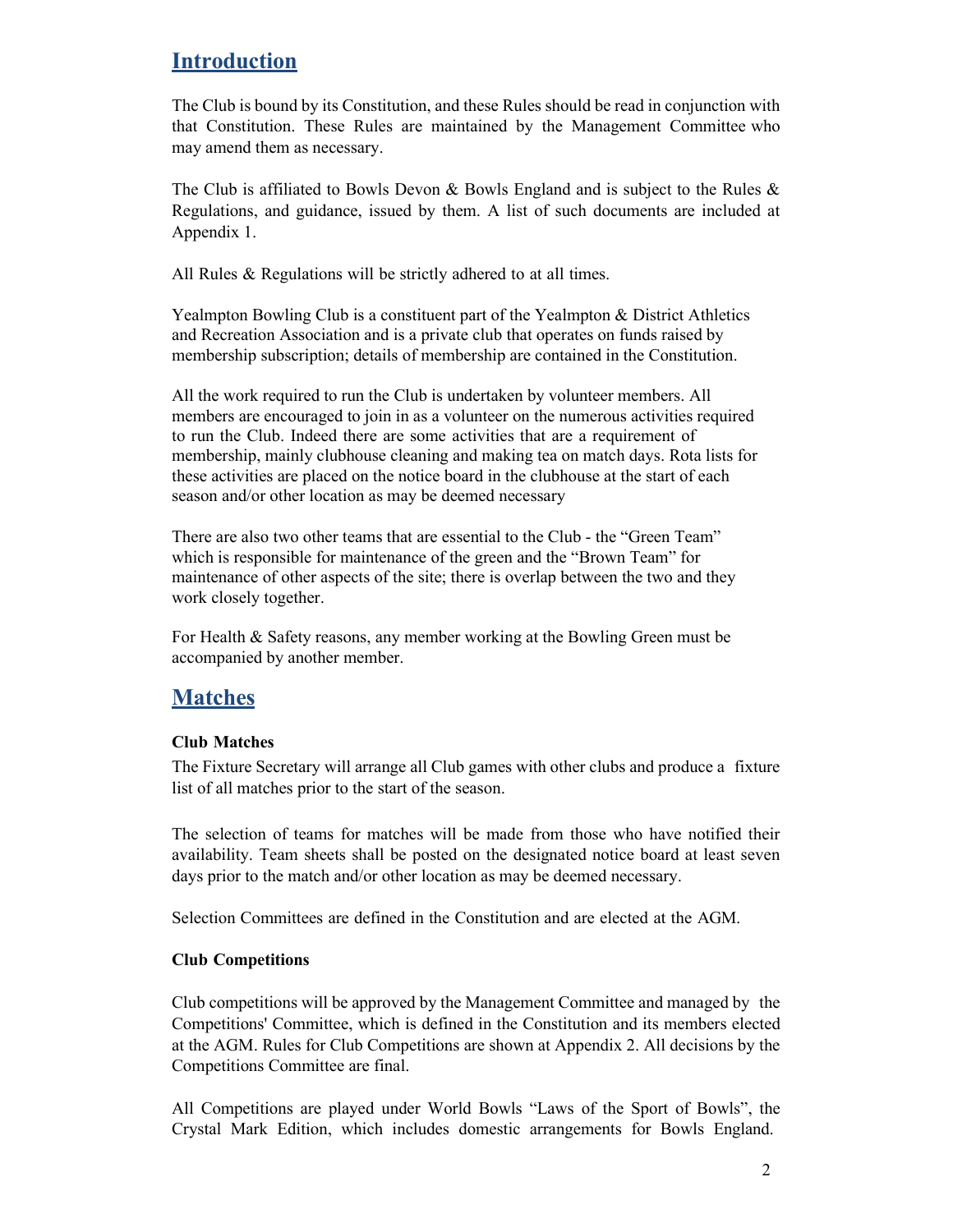Copies are held by the Club Secretary and the Ladies Secretary, with a Club copy on the Notice Board

# **Conduct**

# **Etiquette on the Green**

Conduct is governed by :-

- Bowls England Regulations;
- Bowls England Code of Conduct
- Laws of the Sport of Bowls.

Details may be obtained from Bowls England, including their website.

For beginners, the English Bowls Coaching Scheme produces a booklet entitled "Guide for Beginners", which contains useful information on etiquette and many other aspects of bowling conduct. Copies may be obtained via the website (www.englishbowlscoaching.com); the Club Secretary also holds a copy.

Some useful tips are also shown at Appendices 3A, 3B & 3C. All questions regarding etiquette should be addressed to the Club Coach.

### **Dress Code**

The Club shirt/blouse must be worn for all representative matches i.e. league  $\&$  cup matches, mixed friendly matches and county competitions.

Grey trousers must be worn in all men's representative matches, except in the Saturday League and any cup final when white trousers must be worn.

White skirts or trousers must be worn for all ladies matches with the exception of evening games when grey skirts or trousers must be worn. Appropriate waistcoats or jackets may also be worn.

White skirts or trousers must be worn for all mixed friendly matches & Club competition finals.

For Club play: grey trousers or skirts and a white top or Club shirt must be worn.

For casual play: dress is casual trousers, slacks and skirts; also shirts with collars and sleeves for the men and blouses for the ladies. Club shirts may also be worn.

Smart, tailoured shorts may also be worn for casual play, Club Competitions, except finals, and all competitive matches, if the Rules of the Competition allow.

Regulation bowling shoes must be worn at all times.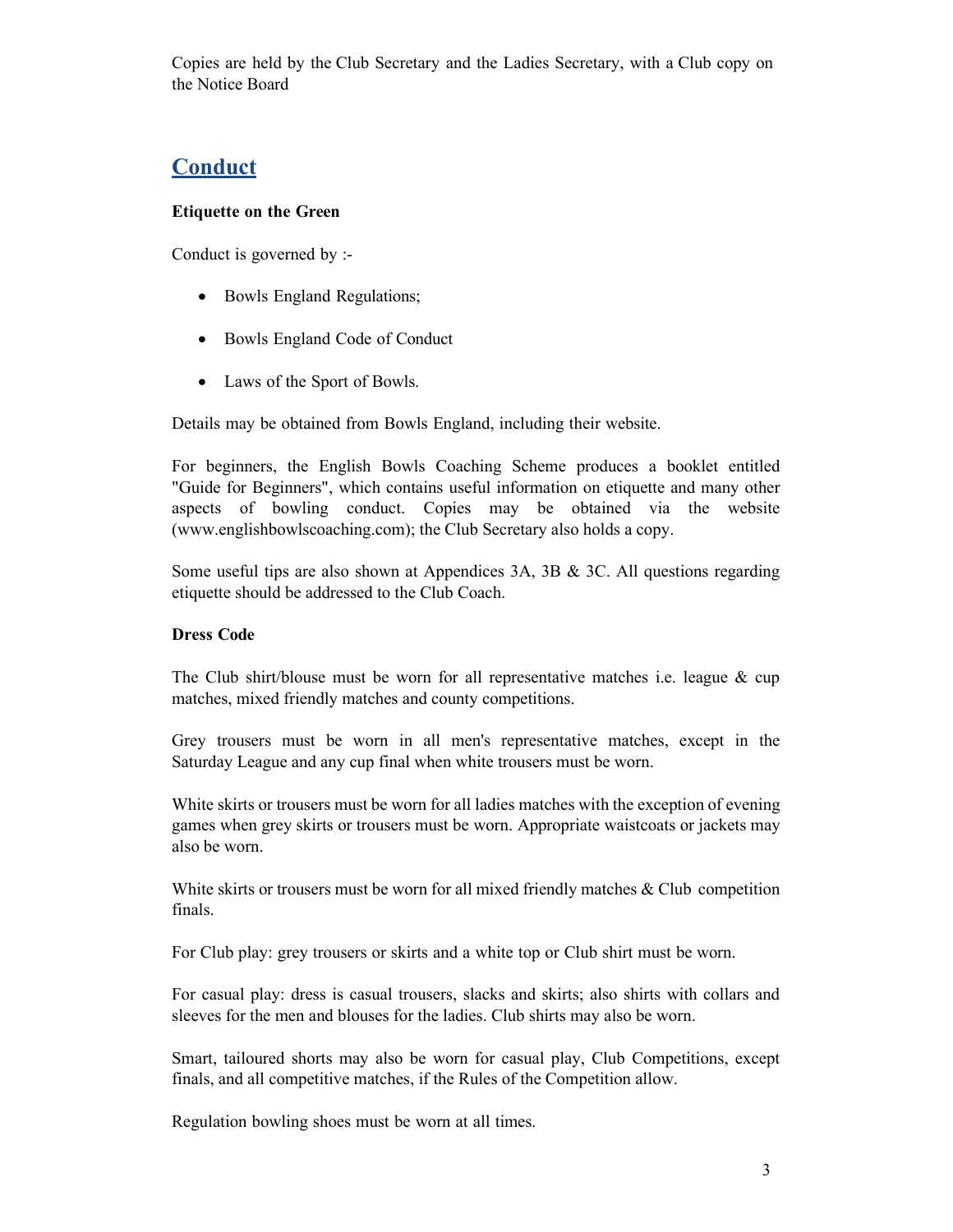## **Visitors**

Members are allowed to bring visitors to the Club for a roll-up. A green fee set by the Management Committee will be charged for each visit. The member is responsible for the conduct of the visitor and must record each occasion in the Visitors Book provided for that purpose, collect the fee due and pass it to the Club Treasurer.

A maximum of three visits will be allowed per visitor per season.

# **Club Arrangements.**

# **Club Nights**

Club Nights are held every Friday evening from May to September – see the Fixture List for the exact dates and times; there are also Club roll-up games similar to Club nights on most Bank Holiday afternoons – watch the Notice Board and/or other location as may be deemed necessary.

General guidance on Club Nights is shown at Appendix 4.

## **New Member Procedures**

One or more New Member days will be held each season and will be shown in the Fixture List. The green will be closed to all members not involved in assisting with the recruits.

There are a set of procedures detailing the coaching and introduction of new members and is shown at Appendix 5.

# **Availability of Green.**

The green will be open to members as follows.

 $1000 - 1200$  morning session

1300 – 1700 afternoon session

1800 – sunset evening session.

Priority will be given as follows:

- Ladies County Games e.g. Benevolent Triples, when no other play is allowed;
- League & Cup fixtures;
- Club Competition finals days;
- Friendly and invitation games (e.g. Patrons & President matches);
- County competition games;
- New members days (including the Yealmpton Athletic Club Gala day);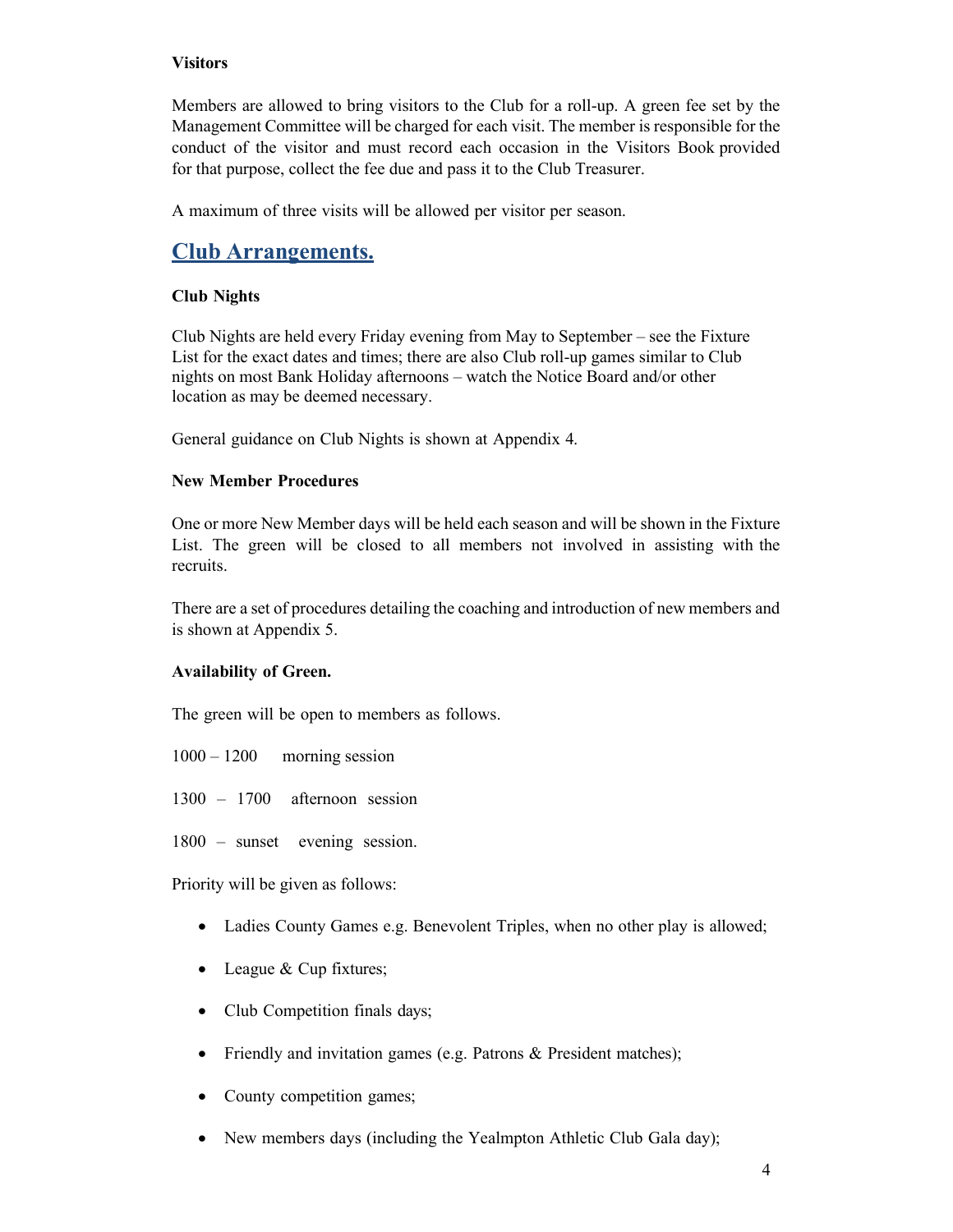- Club Competition matches;
- Roll-ups.

All sessions are subject to the discretion of the Green Marshal, who will decide if the green is unfit for play or requires essential maintenance work.

Except for roll ups, use of the green must be booked & recorded in the Rinks Availability Book; this includes all uses in the list above (except roll ups). Every effort will be made to effect green maintenance work before the morning session, but where the Green Marshal requires planned time beyond this, it will be recorded in the Rinks Availability Book. If, unusually, emergency work is required on the green, this will take priority over all other activities.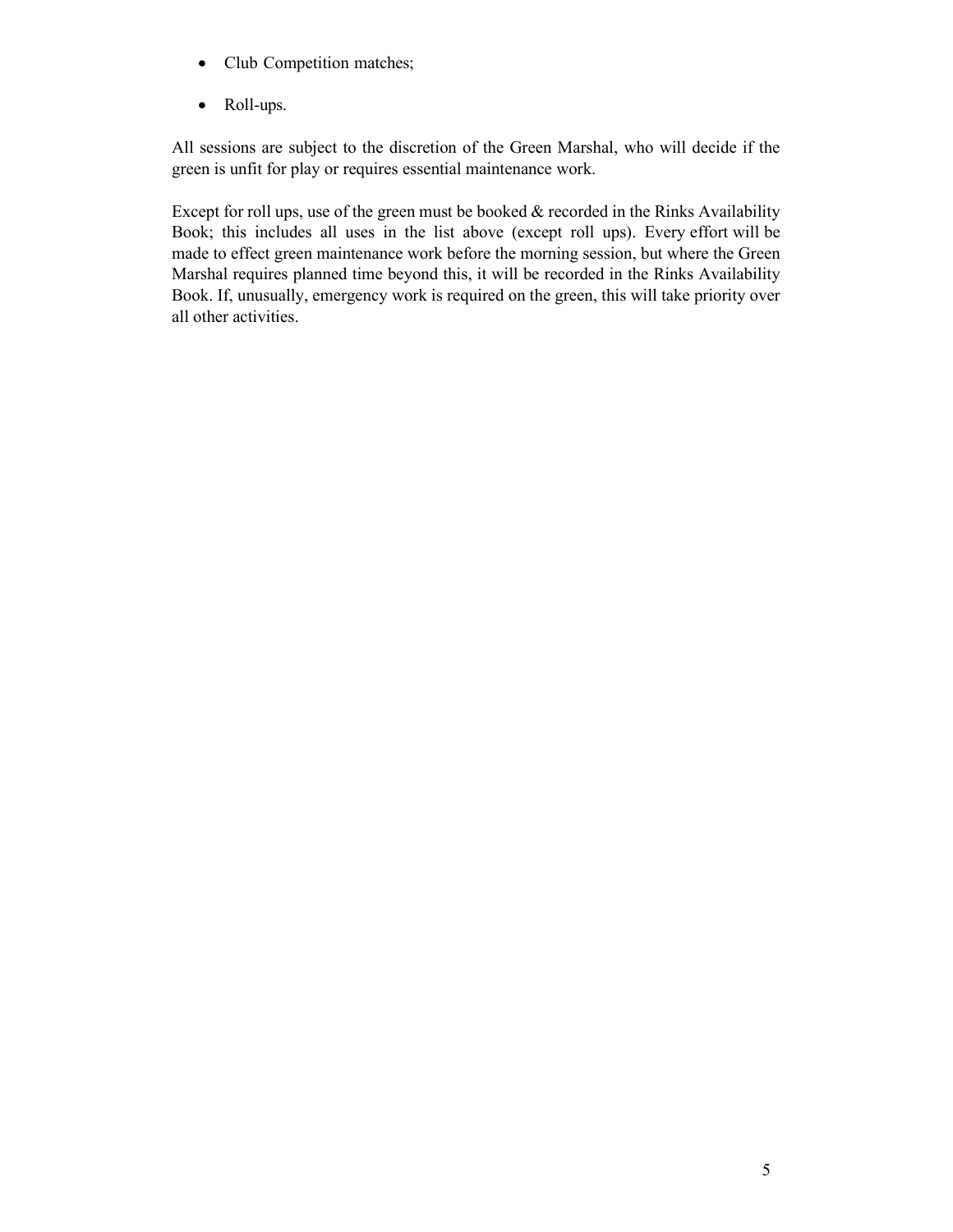# **Rules & Regulations. Appendix 1**

The following is a list of Rules & Regulations issued by Bowls Devon:

Articles of Association; Rules & Regulations 1 to 70; Duty of Care Booklet relating to Fire Risk Assessment and Management; Useful Information Booklets on: Supporting Clubs; Health & Safety; Policies, Legislation and Licensing; Protecting Your Club & Members.

Copies of this information is held by the Club Secretary.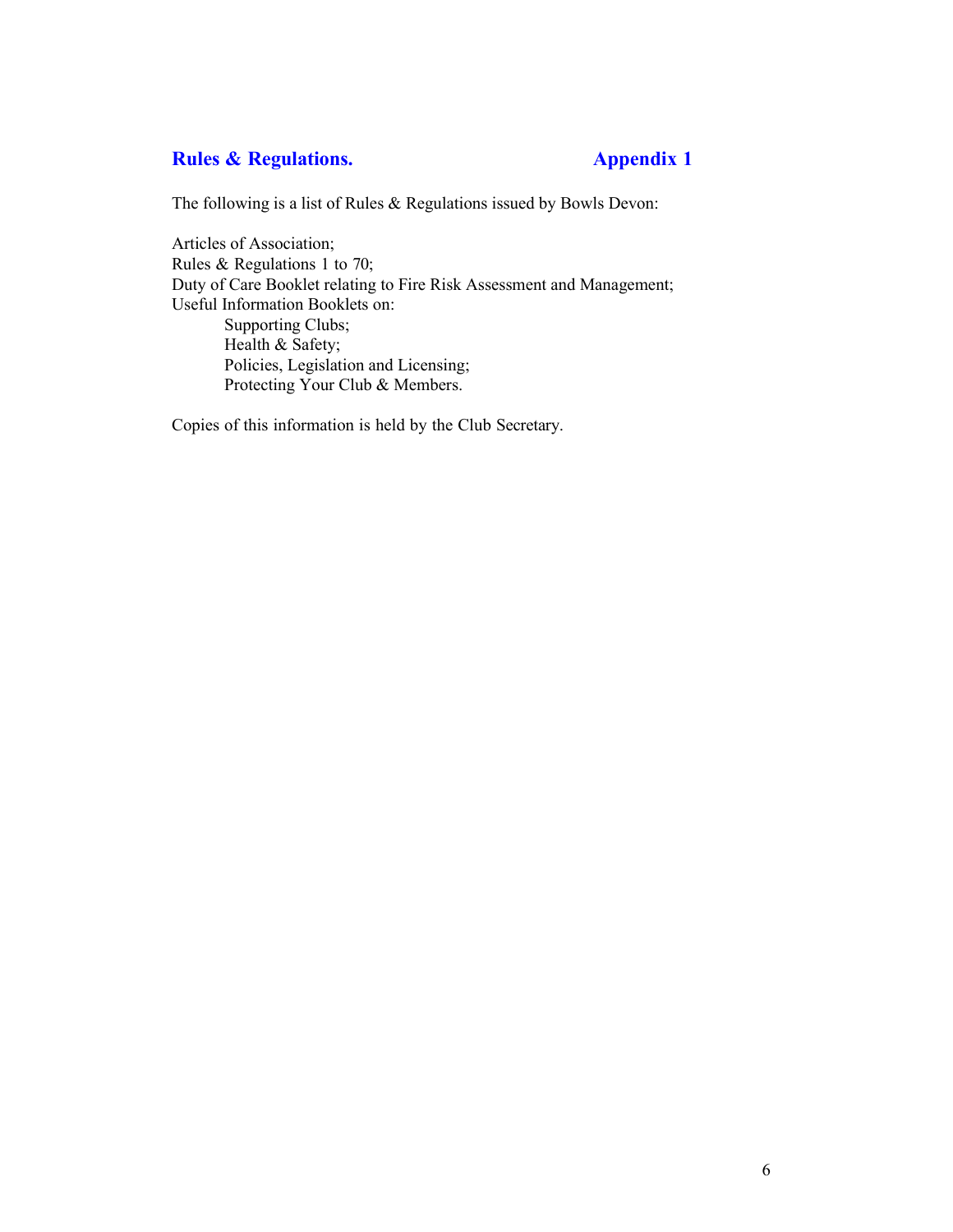# **Club Competitions Appendix 2**

Each year the Club organises competitions for its members. These are summarised below.

The Competitions are:

|           | $\bullet$ Men's Singles      | Handicap Cup              | 4 woods / first to $211$              |
|-----------|------------------------------|---------------------------|---------------------------------------|
|           |                              | Men's Championship        | 4 woods / first to 21                 |
| $\bullet$ | Ladies Singles               | Handicap Cup              | 4 woods / first to $211$              |
|           |                              | Ladies Championship       | 4 woods / first to 21                 |
|           |                              | Ladies 2 wood             | 2 woods $/21$ ends <sup>2</sup>       |
| $\bullet$ | Men's & Ladies Singles<br>21 | Chairman's Cup            | 4 woods / first to                    |
|           |                              | W.Longman Trophy          | 4 woods / first to 21                 |
| $\bullet$ | Pairs                        | Club Pairs                | 4 woods $/21$ ends <sup>2</sup>       |
|           |                              | <b>Mixed Pairs</b>        | $3$ woods 18 ends <sup>2</sup>        |
|           |                              | Ashcroft Challenge Shield | $3$ woods 18 ends <sup>2</sup>        |
| $\bullet$ | Triples                      | Club Triples              | $3 \text{ woods} / 18 \text{ ends}^2$ |
|           | • Fours (Rinks)              | Herbie Chilcott Cup       | 2 woods $/21$ ends <sup>2</sup>       |

Members wishing to enter these Competitions should add their names to the appropriate entry sheet on the website. The entry sheet will indicate the minimum number of players required for the competition to take place. A fee per person per entry is levied and this goes towards Club funds. The fee is set by the Management Committee at the beginning of every season.

### **Singles Competitions and Mixed Pairs**

The Competitions Committee hold a draw to identify who plays who in the first round(s). A competition sheet showing the draw, and the date by which each round must be completed, is placed on the website (with a copy on the Notice Board in the Clubhouse), and used to record the results through to the finals. Each singles match requires an independent marker (who cannot be a relation or a partner). The play by dates will be strictly adhered to unless agreed to by the Competitions Committee as in the case of illness.

All matches must be logged on the Rink Booking form located on the website by the challenger. The challenger is the top player on the draw sheet and should offer 3 dates to the opponent(s) over a period of 1 to 2 weeks. The team or player who is not able to play by the given date forfeits the match (unless agreed by the Competitions Committee as in the case of illness). The challenger is also responsible for arranging for a marker on singles matches. Matches are spread over the season. A Club Final Day(s) is arranged and shown on the Fixture List and List of Significant Dates.

# **Club Pairs, Club Triples and Herbie Chilcott Cup**

<span id="page-6-0"></span> $1$  Plus any handicap allocated to the individual player at the beginning of the season

<span id="page-6-1"></span> $2$  Plus any extra ends needed in the event of a draw.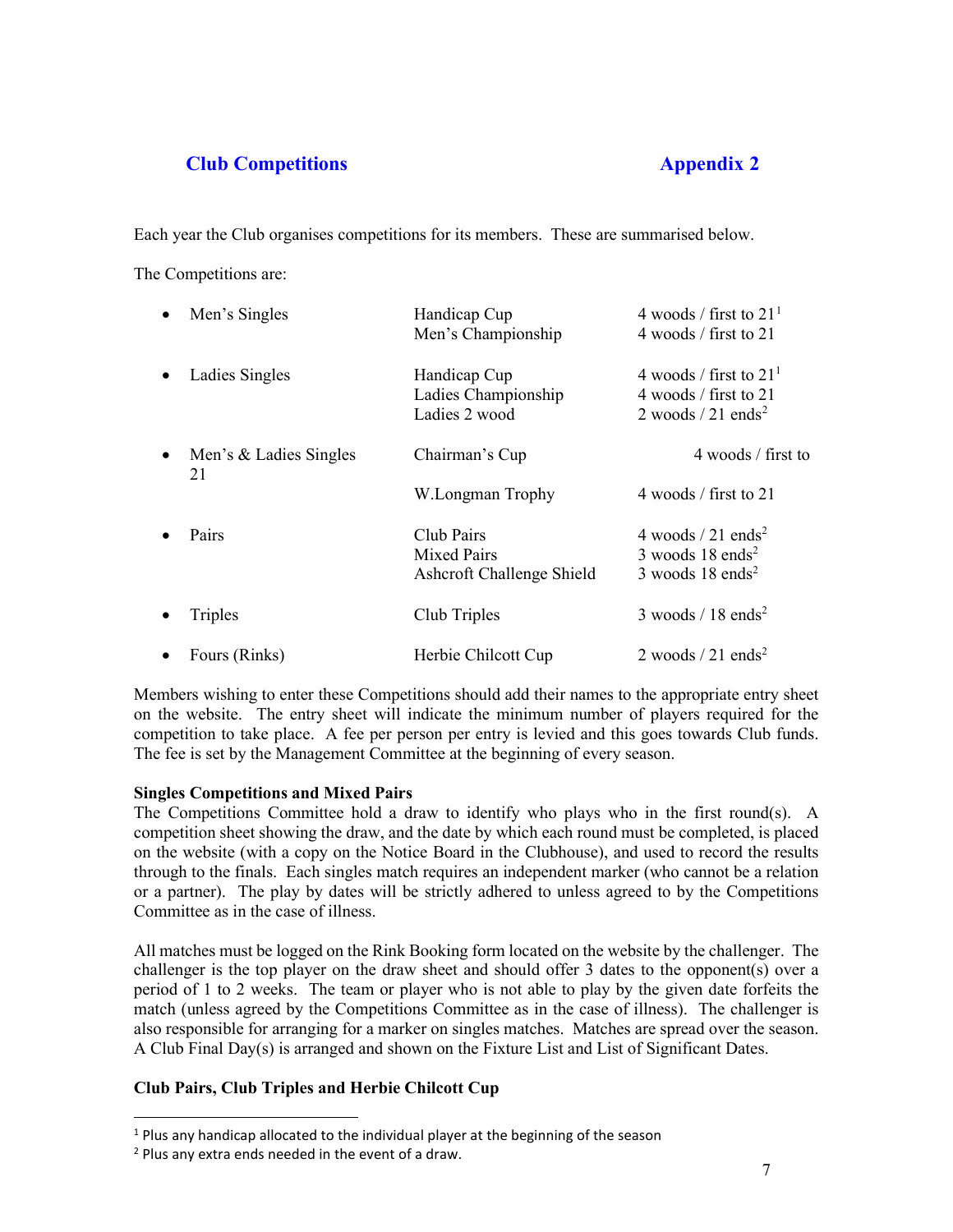The Competitions Committee draw the members playing in each team and, as for singles, create a competition sheet which is placed on the website (with a copy on the Notice Board in the Clubhouse). These matches do not require a marker. The matches in each competition are played over a number of weekends and these are identified in the Fixture List and List of Significant Dates. Weather permitting (heat or rain), competitors will play only one match each day.

Reserves for these competitions, in the case of illness, will be decided by the Competitions Committee and taken initially from a list of those entrants not selected in the original draw. Names will be taken in order of entry.

#### **Ashcroft Challenge Shield**

The Competitions Committee draw the members playing in each team and create a competition sheet which is placed on the website (with a copy on the Notice Board in the Clubhouse). This draw is made in front of Club members prior to the start of the last Club Night in May. These matches do not require a marker. A cash prize will be given to the winners and runners-up by the sponsors (the Ashcroft family), who will determine the amount of the prize money each year.

Unless agreed otherwise by the Competitions Committee, the Mixed Pairs, Ashcroft Shield and singles matches may be played during any of the morning, afternoon or evening sessions, commencing as close to the start time of the session as possible. In unusual circumstances a match may continue beyond the end time of the session into the reserve time between sessions, but may only continue in the next session if there is a suitable rink not reserved on the Rink Booking form and not required for roll-ups. If more than one match is being played on any session, a draw for rinks will take place at the start of the session using the "marked" golf balls kept in the cupboard.

Prior to entering any competition, entrants should be aware of the date of the finals to avoid them being unavailable.

Whites are worn in all finals, otherwise the dress code is greys.

The handicap system for the Handicap Cup is shown at the end of this Appendix.

The W.Longman Trophy can only be entered by members who have not won a singles competition at Yealmpton or any previous Club.

Winners and runners-up of all competitions are presented with Cups and Trophies at the end of the season. Winners and runners-up of the Club Pairs, Club Triples, Ashcroft Challenge Shield and Herbie Chilcott Cup are presented with Cups and Trophies at the end of the weekend allocated for that competition and then re-presented with the other Cups and Trophies at the end of the season.

Substitutes will be allowed in all Club Competitions in accordance with the Bowls England Rules & Regulations.

Roll-ups are not permitted on Club Final's Day, even if rinks are available.

If County and P&D League Competitions are scheduled at the same time as Competition matches, they always have priority in the choice of rinks.

#### **Handicaps**

The handicap for the Men's and Ladies Handicap Competitions is allocated by the Competitions Committee at the start of each season.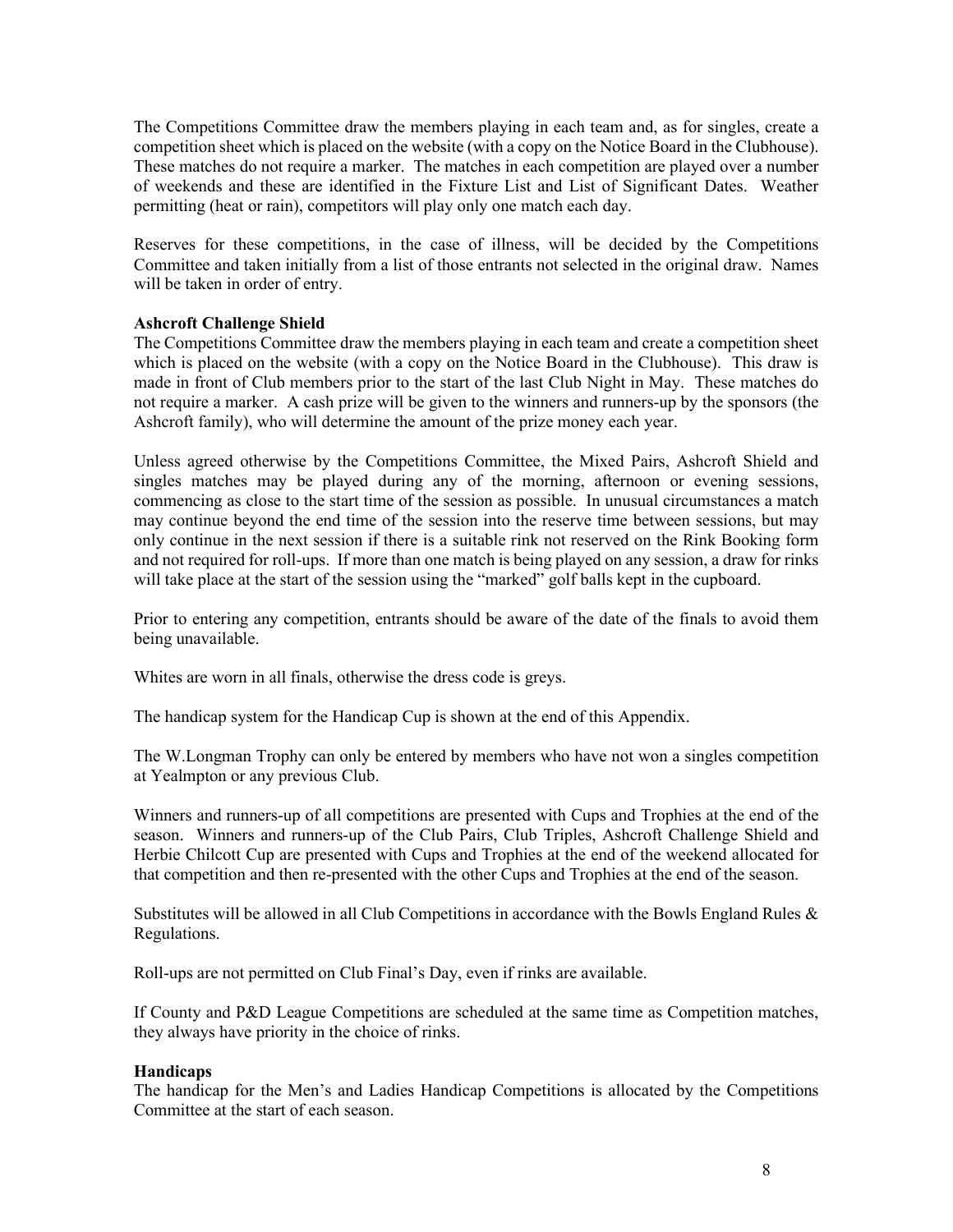Members will receive a 2 shot handicap for every SINGLES competition won and a 1 shot handicap for runner-up.

A maximum of 6 handicap points can be added. Handicap points will be permanent for 3 years (commencing in 2022 based on 2021 results).

#### **Scoring**

A single scorecard should be used for each match, and must be signed by both players in singles matches, and by team skips in other matches. Players may also add the result to the appropriate Competitions Sheet on the Notice Board in the Clubhouse. A member of the Competition Committee will check the result and update the Competition Sheet on the website.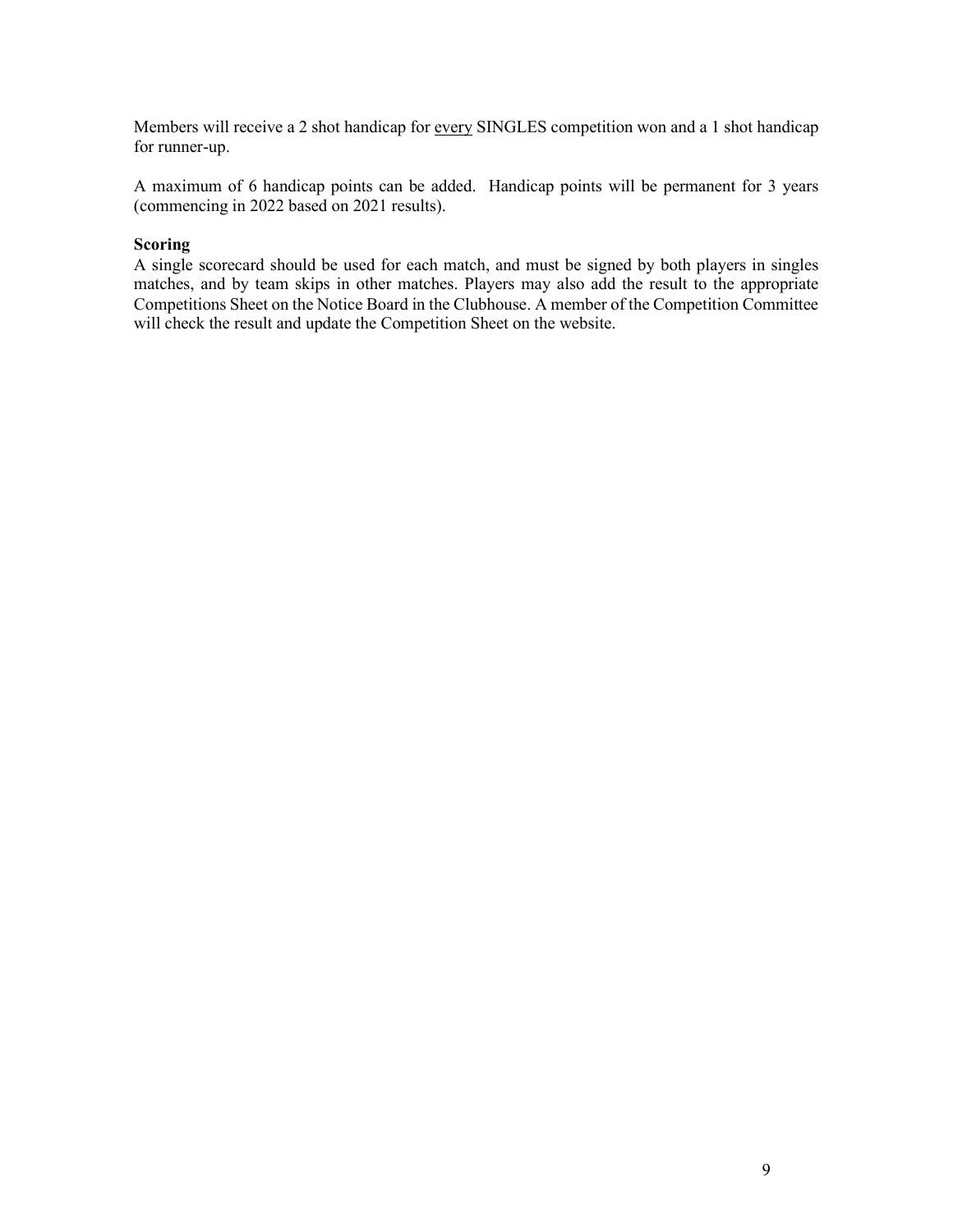# **Basic Laws And Etiquette. Appendix 3A**

# **Before The Game**

- 1. Ensure that you are wearing the correct dress for the occasion;
- 2. Check the starting time of the game and arrive in sufficient time to change your footwear and be ready to start at the appointed time;
- 3. In a team game, welcome the guest team.

# **During the Game**

- 1. Enter and leave the green by the steps if provided;
- 2. Do not drop your bowls on the green;
- 3. Shake hands with your opponent before and after the game;
- 4. Do not sit on the steps or the bank;
- 5. Do not drop litter in the ditches use the receptacles provided;
- 6. Stand still while your opponent bowls;
- 7. Do not infringe the laws of rink possession;
- 8. Wait until the result of the end has been decided before collecting in the bowls;
- 9. If you are responsible for keeping score, compare your card with that of your opponent at regular intervals;
- 10. Unless you have been delegated to decide the shots at the completion of an end, do not interfere in any way with this process;
- 11. If an umpire has been called, stay clear of the head until a decision has been made;
- 12. If you have lost the game, remember to congratulate your opponent;
- 13. Never criticise the green or your opponent;
- 14. Acknowledge your fluke shots and commend an opponent's good bowling.

# **Please remember that running, dropping woods, smoking & drinking alcohol on the green are all forbidden.**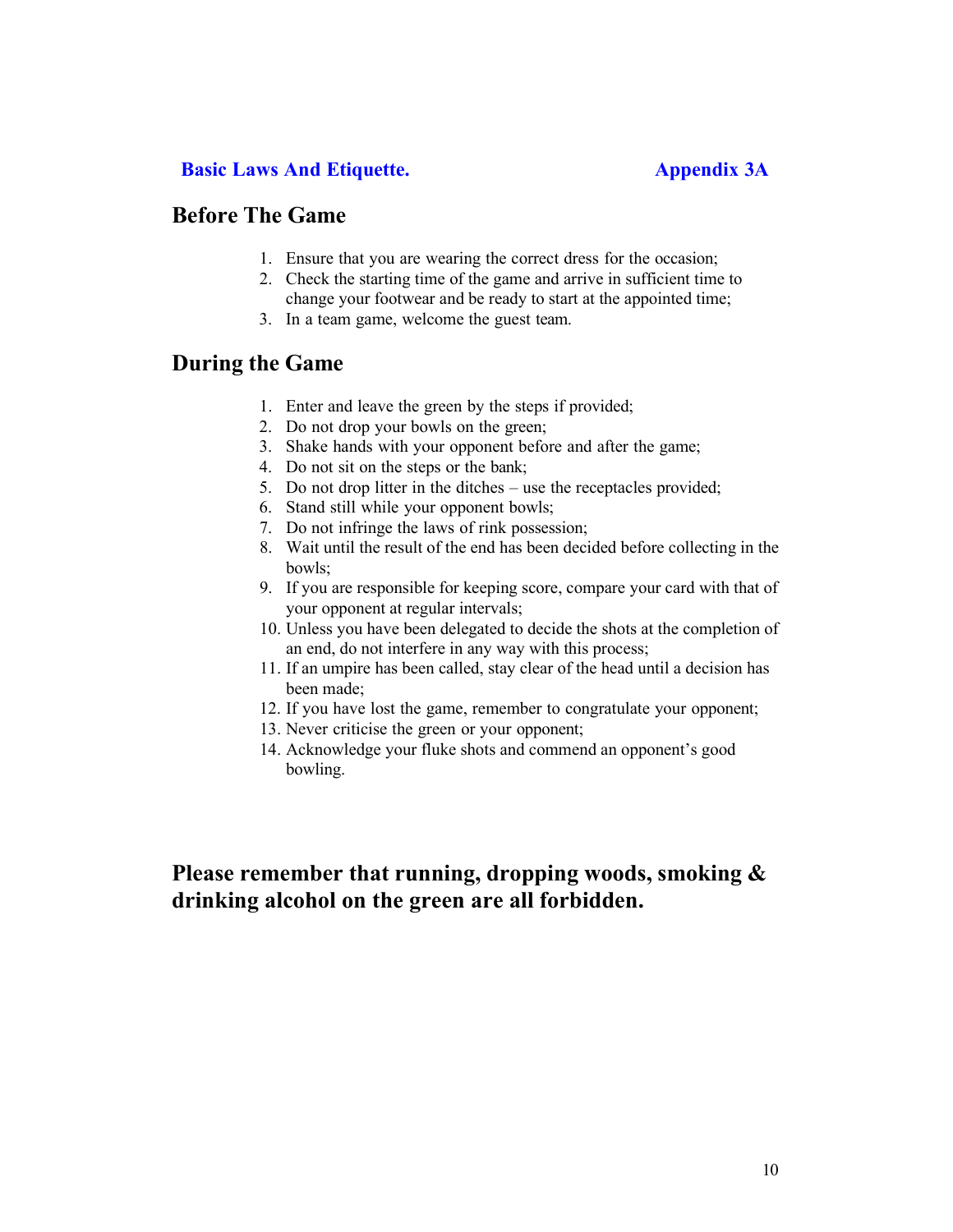# **Basic Laws And Etiquette For Playing And Marking. Appendix 3B**

- 1. A marker is only required for singles matches.
- 2. Where players have the same stickers, familiarise yourself with the bowls.
- 3. Matches will be played over 21 ends or to 21 shots depending on the competition being played. If a handicap competition, calculate how many shots should each player needs to score.
- 4. The mat can only be given away at the first end by the player that has won the toss, or any extra deciding end should this be necessary.
- 5. The mat must be straightened before jack is delivered.
- 6. The jack must be straightened before checking the length. It must be a minimum of 2m from the front ditch and minimum of 23m from the mat line. It must pass the white markers on the side ditches nearest the marker. If you are not sure if it is legal bring it to the attention of the players. Use a measuring stick or long tape to check.
- 7. If the jack is delivered illegally, it should be returned for delivery by the opposition who has the right to move the mat.
- 8. If it is delivered illegally again the jack should be placed 2m from the ditch using the measuring stick. The jack must be placed to the side of the measuring stick with the front of the jack level with the front of the stick. The player that delivered the jack first may again move the mat to any legal length, but must do so before the jack is centred.
- 9. A jack is illegal if:
	- a. it goes in a ditch;
	- b. it is not 23m from the mat line or does not reach the 25m marker;
	- c. it goes off the side boundary of the rink;
	- d. a player foot faults, although this is not the concern of the marker;
	- e. it is delivered from an illegal mat (see above).
- 10. Only the player in possession of the mat may ask questions of the marker. If a player decides to visit the head, then the opposition may do so also.
- 11. Markers and players should stand behind and to the side of the head.
- 12. Markers should not wander around the head, during or after the end. Unless looking to answer a question or preparing to measure.
- 13. Touchers must be chalked before the next bowl comes to rest. If not then it ceases to be a toucher. If you are unable to chalk the bowl without it falling then inform the players that you are nominating it, chalk the bowl as soon as possible when it becomes safe to do so. Chalk on a non-toucher should be removed, without disturbing the bowl.
- 14. If the jack or toucher go in the ditch, place location markers above the ditch (white for the jack, yellow for a wood).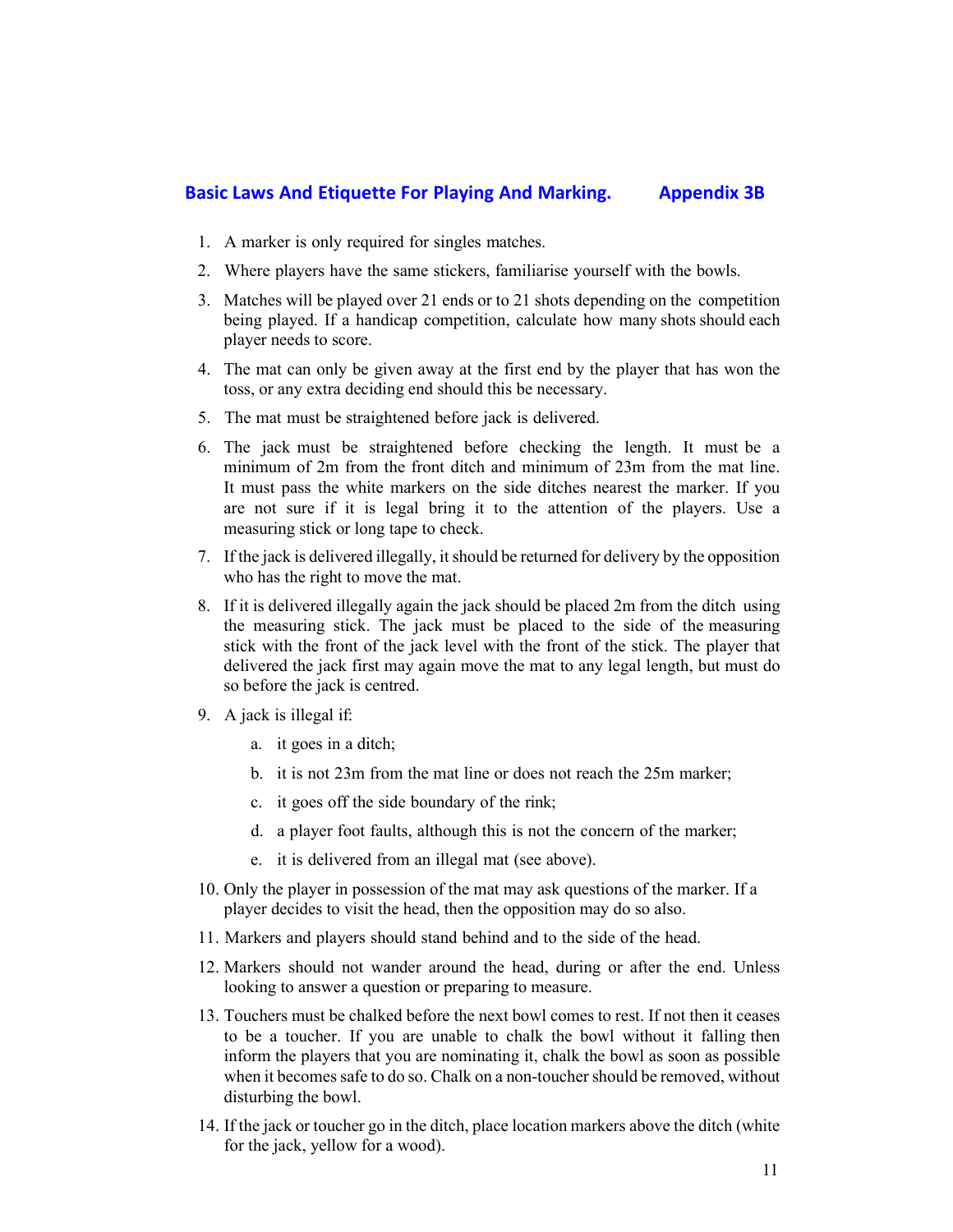- 15. Sometimes a bowl or the jack might be moved by accident. There are too many variations to cover all variations here, but below are some of the more common situations:
	- a. The jack hits the foot of the marker as they are walking up the rink return to the player to re-deliver.
	- b. Player kicks a bowl when stepping backwards opposition should replace the bowl.
	- c. Marker knocks a bowl players should agree to former position.
- 16. If either jack or bowl is moved during measuring then the marker shall replace it to its former position with both players agreement.
- 17. After the last bowl is played one of the players may request that a 30 second period be allowed to see if any leaning bowl may fall. After that time any bowls to be measured may be wedged.
- 18. If an end is declared dead no entry will be made on the scorecard. The end should be replayed in the same direction, unless agreed otherwise.
- 19. If it is not possible to determine shot, it is a tied end. The scorecard will show no score for each player on that end. If the tied shot is for second then one shot will be recorded for the player who has won the end.
- 20. It is for the players to agree the result of an end, not the marker.
- 21. When measuring, do not move any of the bowls. The players may disagree with the marker and may want to measure for themselves or get a third party to re-measure.
- 22. When measuring make sure both players are watching so they both agree which is shot.
- 23. Remember to keep scorecard and scoreboard up to date.

This is not a comprehensive list of events that could occur during a match but hopefully it is enough to help you on your way to becoming a competent marker.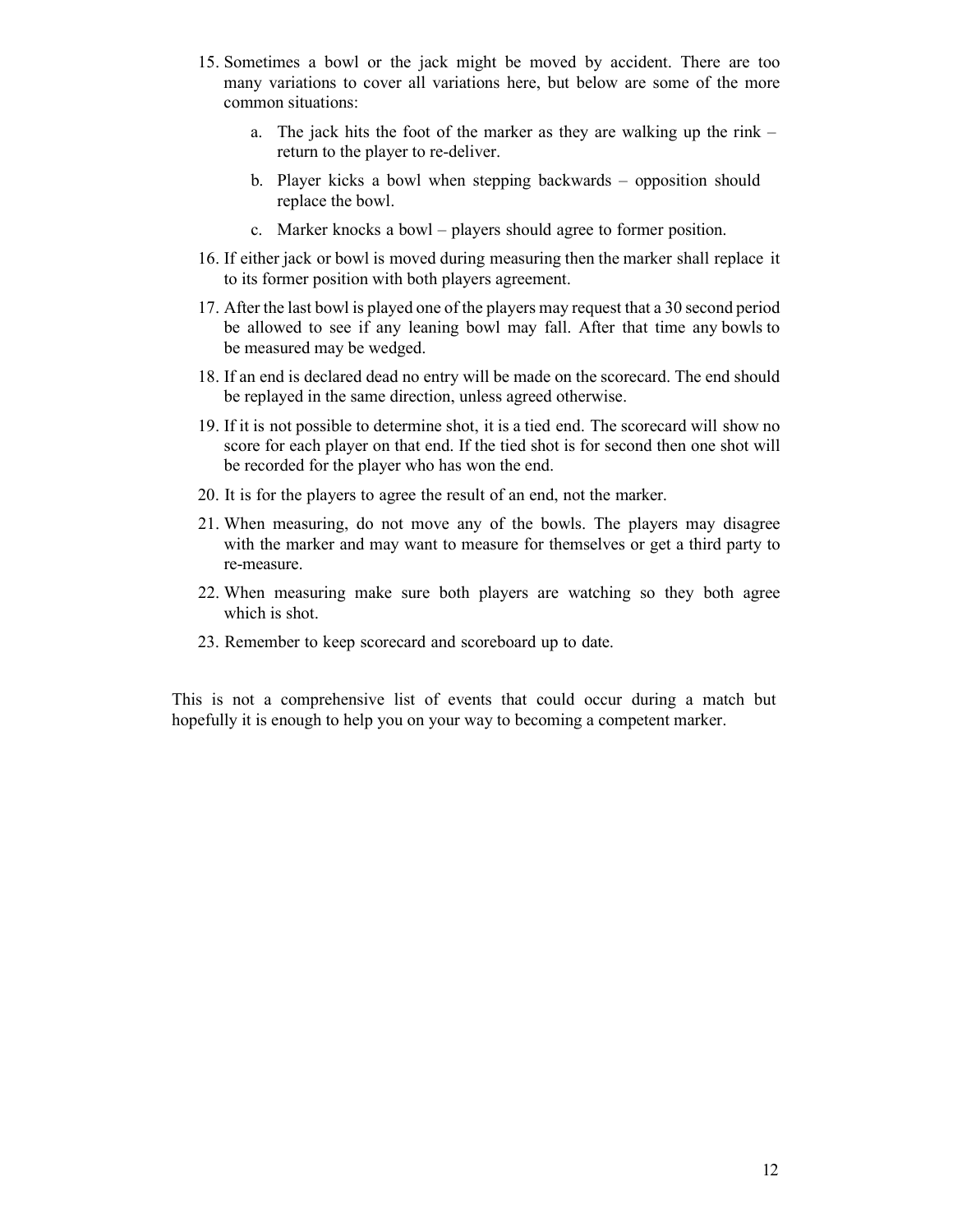# **Selected Laws relating to the Duties of Players Appendix 3C**

**12 Position of players.**

## **12.1 In relation to the rink of play**

12.1.1 Players at the mat-end of the rink who are not delivering a bowl must stand at least 1 metre behind the mat.

12.1.2 Players at the head-end of the rink and who are not controlling play must stand:

12.1.2.1 behind the jack if they are members of the team which is in possession of the rink;

12.1.2.2 behind the jack and away from the head if they are members of the team which is not in possession of the rink;

12.1.2.3 on the surrounds of the green if the jack is in the ditch; or

12.1.2.4 well clear of the head if it is not possible to stand on the surrounds.

12.1.3 As soon as a bowl is delivered, a player who is controlling play from a position that is either level with or in front of the jack, must take their position as described in law 12.1.2.

(NB - If a player does not meet the terms of this law - see law 13 ).

### **12.2 In relation to a neighbouring rink**

12.2.1 A player must not go into a neighbouring rink where play is in progress. 12.2.2 A player must neither go into nor walk along a neighbouring rink, even if it is not being used, while an opponent is about to deliver or is actually delivering a bowl.

12.2.3 If the rink of play is an outside rink (see law 49.6), a player must neither go into nor walk along the section of green that lies between the outside side boundary of the rink and the side ditch while an opponent is about to deliver or is actually delivering a bowl.

(NB - If a player does not meet the terms of this law - see law 13 ).

#### \*\*\*\*\*\*\*\*\*\*\*\*\*\*\*\*\*\*\*\*\*\*\*\*\*\*\*\*\*\*\*\*\*\*\*\*\*\*\*\*\*\*\*\*\*\*\*\*\*\*\*\*\*\*\*\*\*\*\*\*\*\*\*\*\*\*\*\*\*

### **40 Players' duties**

### **40.1 The skip**

40.1.1 The skip will have sole charge of the team and all players in the team must follow the skip's instructions.

40.1.2 The skip must decide all disputed points with the opposing skip, making sure that any decision reached is in line with the Laws of the Sport of Bowls.

40.1.3 If the skips need to check any part of the Laws of the Sport of Bowls before reaching a decision, they must ask the umpire for an explanation.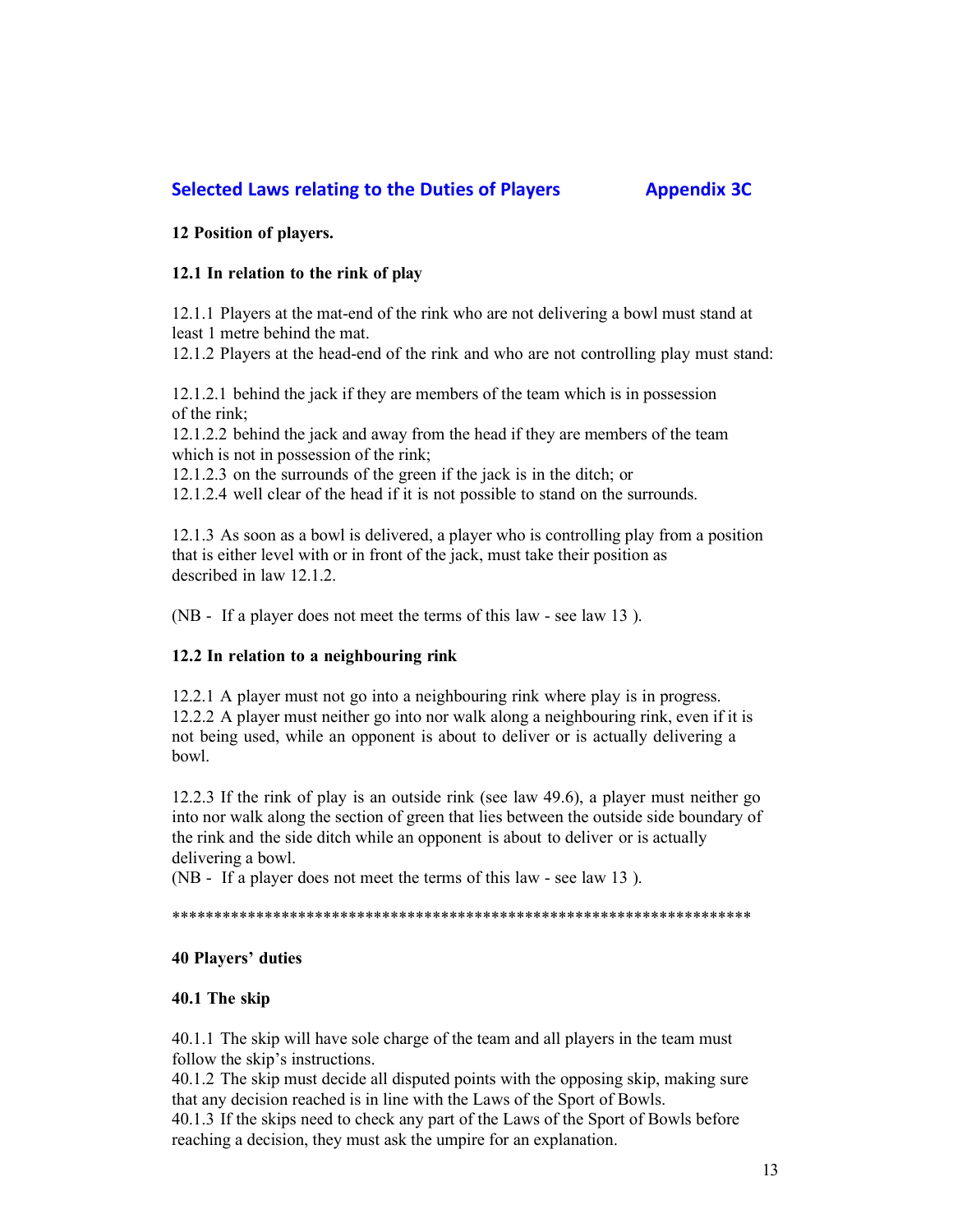40.1.4 If the umpire considers that a decision reached by the skips is not in line with the Laws of the Sport of Bowls, the umpire must overrule that decision so that it is in line with the laws.

40.1.5 If the skips cannot reach agreement on any disputed point, they must ask the umpire to make a decision. The umpire's decision is final.

40.1.6 If the Controlling Body has not appointed an umpire, the skips must choose a competent neutral person to act as the umpire.

40.1.7 The skip must:

40.1.7.1 be responsible for the score card supplied by the Controlling Body while play is in progress;

40.1.7.2 make sure that the names of all players of both teams are correctly entered on the score card;

40.1.7.3 record, on the score card, all shots scored for and against both teams as each end is completed;

40.1.7.4 compare and agree the score card with that of the opposing skip as each end is completed; and

40.1.7.5 at the end of the game, record on the score card the time that the game finished and then sign their own and the opposing skip's score cards.

40.1.8 For domestic play, Member National Authorities can decide the procedures for using a scoreboard instead of one of the score cards.

40.1.9 For domestic play, Member National Authorities can transfer the skip's duties described in law 40.1.7 to other members of the team. However, they must make sure that the duties are transferred to players whose positions, in order of play, are the same in each team.

40.1.10 Skips can, at any time, delegate their own powers and any of their own duties (except those described in law 40.1.7) to any members of the team as long as they tell the opposing skip immediately.

### **40.2 The third**

40.2.1 The third can measure any and all disputed shots.

40.2.2 The third can tell the skip the number of shots scored for or against their team as each end is completed.

#### **40.3 The lead**

The lead of the team to play first in an end must: 40.3.1 place the mat as described in law 6.1.1; and 40.3.2 deliver the jack and make sure that it is centred before delivering the first bowl of the end.

### **40.4 Other duties**

Along with the duties mentioned in the previous paragraphs of law 40, players can carry out any other duties assigned to them by their skip as described in law 40.1.10.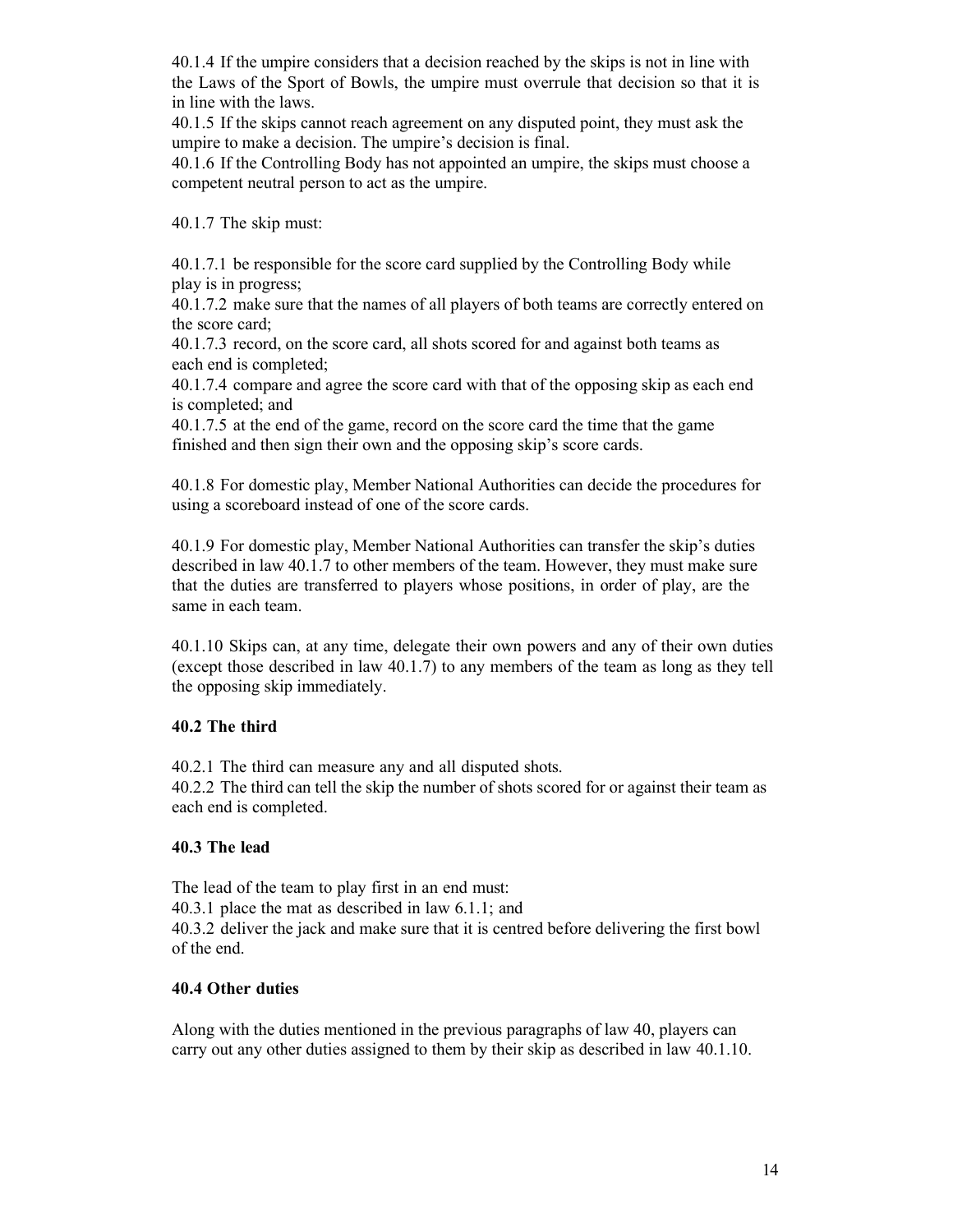# **Club Nights. Appendix 4**

Supporting Club Nights and other Club events are important parts of Club life, and helps new members integrate and enjoy the fellowship that the Club provides.

Although the usual rules and etiquette of bowling are applied on Club Nights, the games are not played too seriously; this is a social as well as a bowling occasion. The main objective is to enjoy yourself in a relaxed environment.

Club Nights start at 6pm (or 5.30pm where indicated in the Fixture List), but it is wise to arrive 15–20 minutes earlier. This gives you time to change and gives the organisers time to arrange the rinks ready for a 6 o'clock start.

Dress code is greys.

Each player is charged a small fee which goes towards the purchase of a trophy for the player with the highest score at Club Nights over the whole season.

On arrival take a disc from the board placed outside the main door to the clubhouse; this tells the organisers how many players to cater for in arranging the rinks.

When ready, players will line up to return their disc, pay the fee and draw for rink, team and position within that team (lead, 2, 3 or skip). Exchanging positions with other members in your team is not encouraged, but requests from new players will be sympathetically treated – it can be daunting for beginners to play 3 or skip to more experienced players.

The number of ends played will depend on the numbers in each team (21 ends for 4s; 18 ends for triples) and the weather!

One rink is reserved for members who have just joined the Club and will be run by the Club Coach or someone nominated by him; this reserved rink enables new members to be integrated into the Club in the early days of their membership.

At the end of the game, help put equipment away.

Finally, let the organisers or any member of the Management Committee know if you have any problems, or ideas and suggestions to improve on the evening.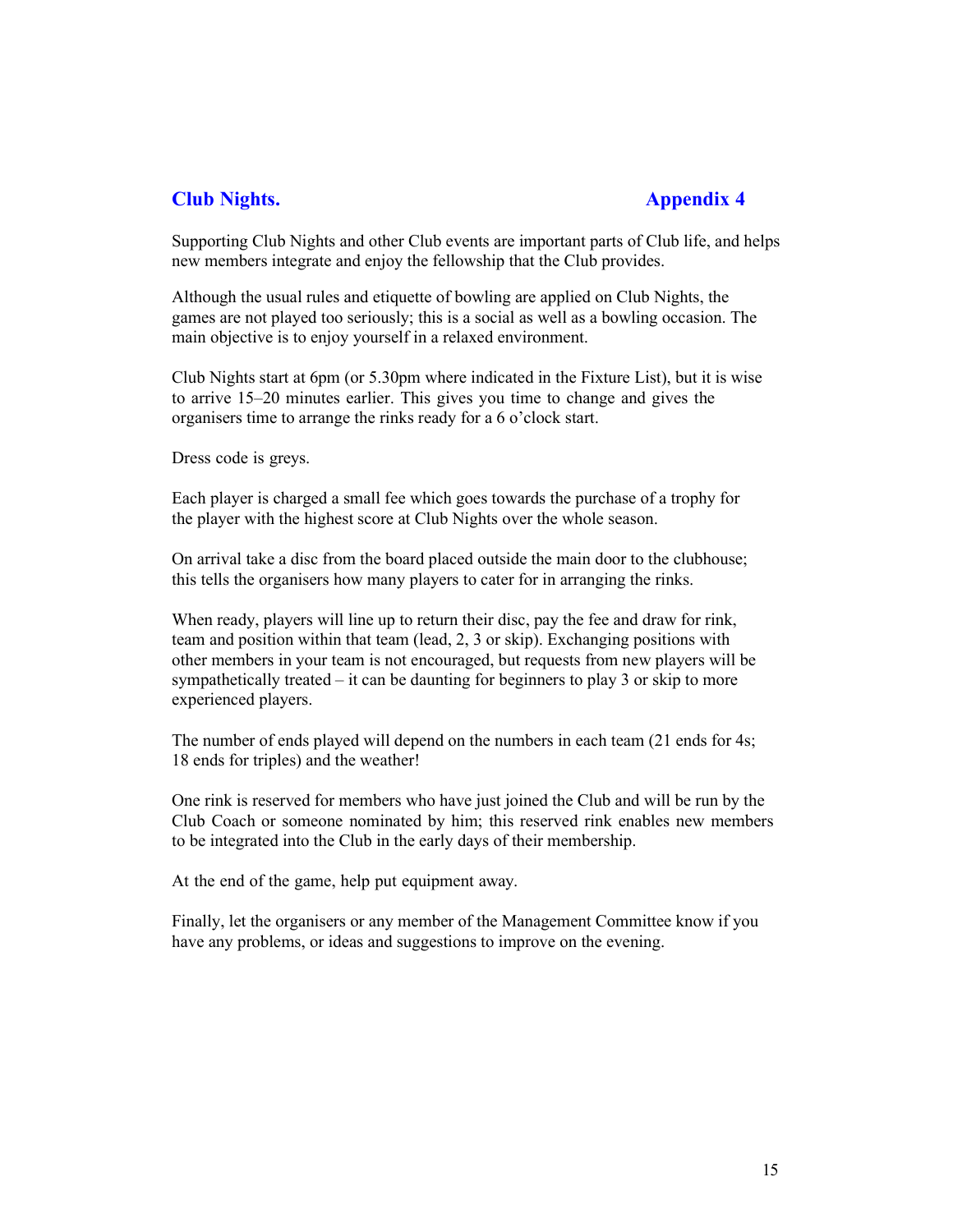# **New Members Procedures. Appendix 5**

- 1. All new applicants will be given between 1 and 5 coaching sessions, followed by a "play-in" to assess their suitability for membership. The "play-in" will be conducted by a Club coach and the Green Marshall, or a member nominated by him.
- 2. The number of coaching sessions required will depend on the previous experience, and the ability of the applicant. The coach will determine when an applicant is ready for the "play-in".
- 3. New players are normally ready for the "play-in" after **3 or 4** coaching sessions although this may be extended on agreement between the coach and the Management Committee.
- 4. On successful completion of the "play-in", the applicant will be invited to complete an application form which will be passed to the Club Secretary. Either the proposer or the seconder must be a Club coach and, as new members must be confirmed by a Management Committee member, the application form should be countersigned by the Green Marshall or a Management Committee member.
- 5. An applicant may be refused membership at the discretion of the Management Committee, following advice from the Club coach and/or the Green Marshall or other Management Committee member. In these circumstances the Club Secretary will be directed to issue an explanatory letter to the applicant. There will be no right of appeal by the applicant. The Management Committee may, however, give the applicant the right to re-apply for membership the following year.
- 6. Successful applicants will be notified by the Club by issue of a Fixture List and copies of the Club Constitution and Rules.

# **Club Coaching**

- 1. In addition to the coaching sessions for new applicants, coaching will be available to all full members as required.
- 2. Coaching will be divided into 3 categories new applicants (up to the "play-in"), technique and practice.
- 3. **New applicants coaching** (up to the "play-in") is as defined above.
- 4. **Technique coaching** aims to bring new members up to the standard required for participation in league fixtures in positions of lead and two, but is open to all full members wishing to improve or change their technique. This may be particularly relevant to those who "bump" the bowl in the course of delivery.